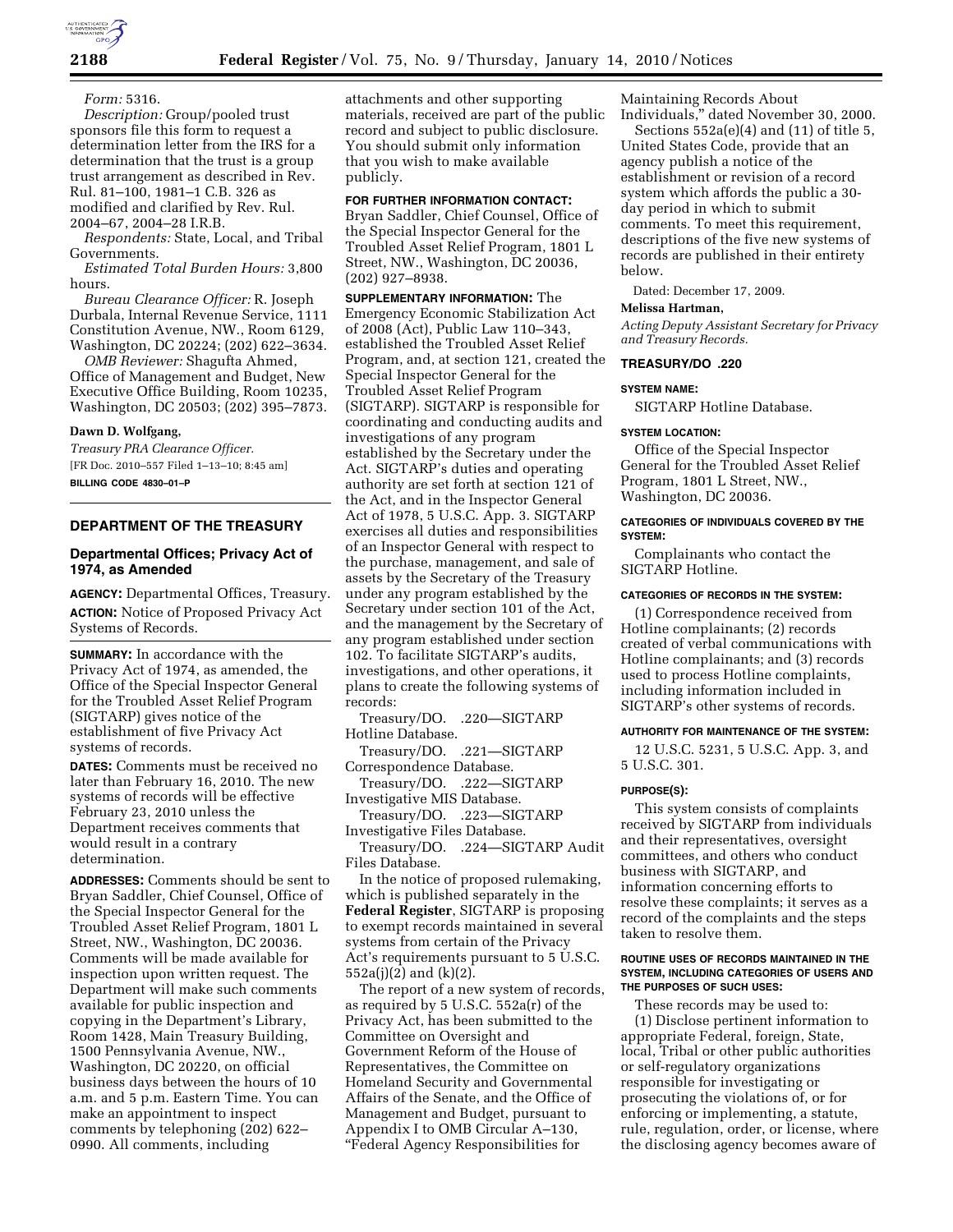an indication of a potential violation of civil or criminal law or regulation;

(2) Disclose information to a court, magistrate, or administrative tribunal in the course of presenting evidence, including disclosures to opposing counsel or witnesses in the course of civil discovery, litigation, or settlement negotiations, in response to a subpoena, where relevant or potentially relevant to a proceeding, or in connection with criminal law proceedings;

(3) Provide information to a congressional office in response to an inquiry made at the request of the individual to whom the record pertains;

(4) Disclose information to another Federal agency to (a) permit a decision as to access, amendment or correction of records to be made in consultation with or by that agency, or (b) verify the identity of an individual or the accuracy of information submitted by an individual who has requested access to or amendment or correction of records;

(5) Disclose information to the Department of Justice when seeking legal advice, or when (a) the agency or (b) any component thereof, or (c) any employee of the agency in his or her official capacity, or (d) any employee of the agency in his or her individual capacity where the Department of Justice has agreed to represent the employee, or (e) the United States, where the agency determines that litigation is likely to affect the agency or any of its components, is a party to litigation or has an interest in such litigation, and the use of such records by the Department of Justice is deemed by the agency to be relevant and necessary to the litigation;

(6) Disclose information to the appropriate foreign, State, local, Tribal, or other public authority or selfregulatory organization for the purpose of (a) consulting as to the propriety of access to or amendment or correction of information obtained from that authority or organization, or (b) verifying the identity of an individual who has requested access to or amendment or correction of records;

(7) Disclose information to contractors and other agents who have been engaged by the Department or one of its bureaus to provide products or services associated with the Department's or bureau's responsibility arising under the FOIA/PA;

(8) Disclose information to the National Archives and Records Administration for use in records management inspections;

(9) Disclose information to appropriate agencies, entities, and persons when (1) the Department suspects or has confirmed that the

security or confidentiality of information in the system of records has been compromised; (2) the Department has determined that as a result of the suspected or confirmed compromise there is a risk of harm to economic or property interests, identity theft or fraud, or harm to the security or integrity of this system or other systems or programs (whether maintained by the Department or another agency or entity) that rely upon the compromised information; and (3) the disclosure made to such agencies, entities, and persons is reasonably necessary to assist in connection with the Department's efforts to respond to the suspected or confirmed compromise and prevent, minimize, or remedy such harm;

(10) Disclose information to any source, either private or governmental, to the extent necessary to elicit information relevant to a SIGTARP audit or investigation;

(11) Disclose information to the Equal Employment Opportunity Commission, Merit Systems Protection Board, arbitrators, and other parties responsible for processing personnel actions or conducting administrative hearings or appeals, or if needed in the performance of other authorized duties;

(12) In situations involving an imminent danger of death or physical injury, disclose relevant information to an individual or individuals who are in danger; and

(13) Disclose information to persons engaged in conducting and reviewing internal and external peer reviews of the Office of Inspector General to ensure adequate internal safeguards and management procedures exist within any office that had received law enforcement authorization or to ensure auditing standards applicable to government audits by the Comptroller General of the United States are applied and followed.

# **POLICIES AND PRACTICES FOR STORING, RETRIEVING, ACCESSING, RETAINING, AND DISPENSING OF RECORDS IN THE SYSTEM:**

## **STORAGE:**

Paper records and electronic media.

#### **RETRIEVABILITY:**

By name of the correspondent and/or name of the individual to whom the record applies.

#### **SAFEGUARDS:**

The records are accessible to SIGTARP personnel, all of whom have been the subject of background investigations, on a need-to-know basis. Disclosure of information through remote terminals is restricted through the use of passwords and sign-on

protocols, which are periodically changed; these terminals are accessible only to authorized persons. Paper records are maintained in locked facilities and/or cabinets with restricted access.

# **RETENTION AND DISPOSAL:**

Paper records are maintained and disposed of in accordance with a record disposition schedule 12 approved by the National Archives Records Administration.

## **SYSTEM MANAGER(S) AND ADDRESS:**

Chief Counsel, Office of the Special Inspector General for the Troubled Asset Relief Program, 1801 L Street, NW., Washington, DC 20036.

#### **NOTIFICATION PROCEDURE:**

Individuals seeking notification and access to any record contained in this system of records, or seeking to contest its content, may inquire in writing in accordance with instructions appearing at 31 CFR part 1, subpart C, appendix A. This system of records may contain records that are exempt from the notification, access, and contesting records requirements pursuant to the provisions of 5 U.S.C. 552a(j)(2) and (k)(2).

## **RECORD ACCESS PROCEDURES:**

Address inquiries to: Director, Disclosure Services, Department of the Treasury, 1500 Pennsylvania Ave., NW., Washington, DC 20220.

#### **CONTESTING RECORD PROCEDURES:**

See "Notification Procedures" above.

# **RECORD SOURCE CATEGORIES:**

Some records contained within this system of records are exempt from the requirement that the record source categories be disclosed pursuant to the provisions of 5 U.S.C. 552a(j)(2) and  $(k)(2)$ .

# **EXEMPTIONS CLAIMED FOR THE SYSTEM:**

Some records contained within this system of records are exempt from 5 U.S.C. 552a (c)(3), (c)(4), (d)(1), (d)(2),  $(d)(3), (d)(4), (e)(1), (e)(2), (e)(3),$  $(e)(4)(G), (e)(4)(H), (e)(4)(I), (e)(5), (e)(8),$ (f), and (g) of the Privacy Act pursuant to 5 U.S.C. 552a (j)(2) and (k)(2). See 31 CFR 1.36.

#### **TREASURY/DO .221**

#### **SYSTEM NAME:**

SIGTARP Correspondence Database.

#### **SYSTEM LOCATION:**

Office of the Special Inspector General for the Troubled Asset Relief Program, 1801 L Street, NW., Washington, DC 20036.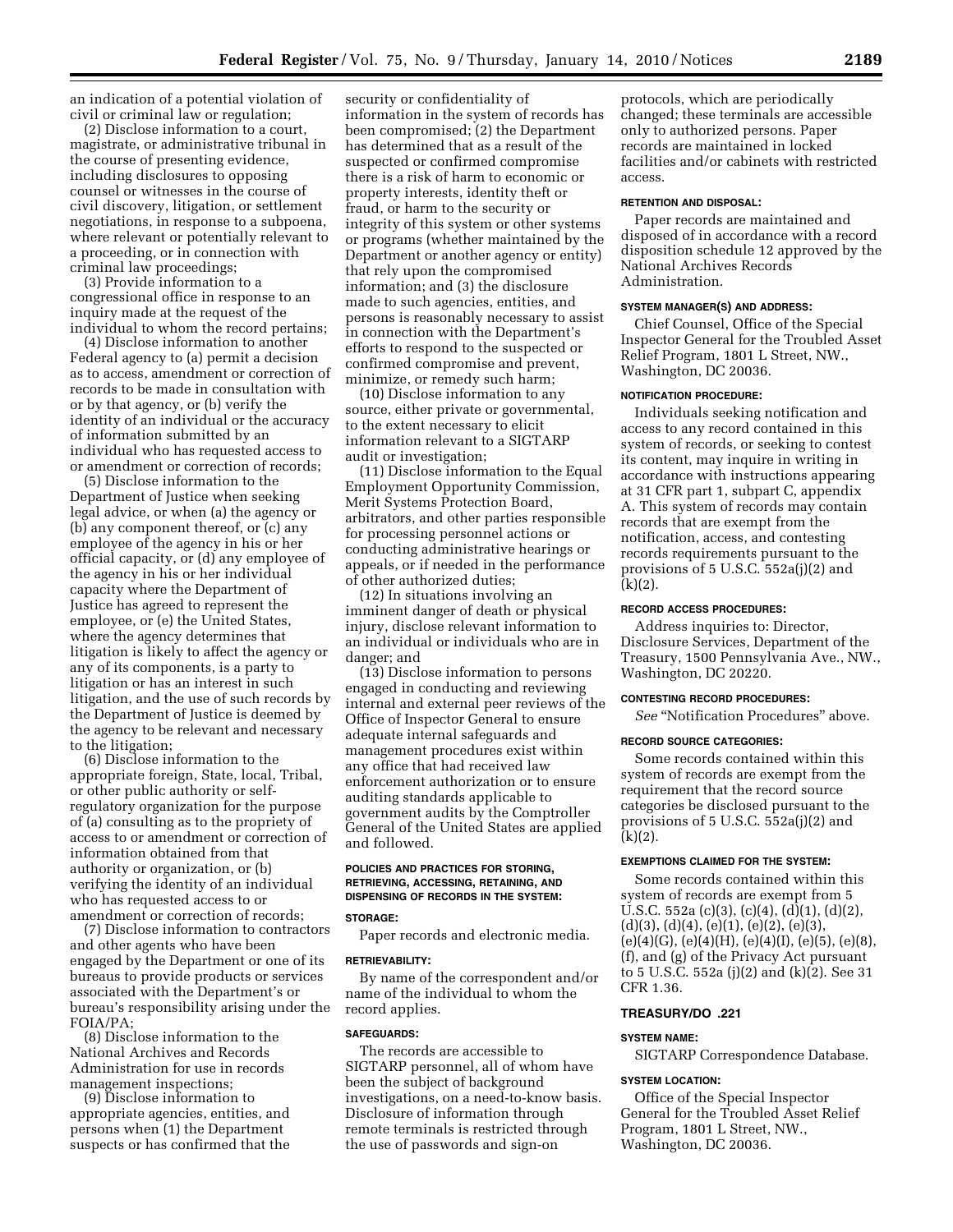## **CATEGORIES OF INDIVIDUALS COVERED BY THE SYSTEM:**

(1) Correspondents; and (2) persons upon whose behalf correspondence was initiated.

# **CATEGORIES OF RECORDS IN THE SYSTEM:**

(1) Correspondence received by SIGTARP and responses generated thereto; and (2) records used to respond to incoming correspondence, including information included in SIGTARP's other systems of records.

# **AUTHORITY FOR MAINTENANCE OF THE SYSTEM:**

12 U.S.C. 5231, 5 U.S.C. App. 3, and 5 U.S.C. 301.

#### **PURPOSE(S):**

This system consists of correspondence received by SIGTARP from individuals and their representatives, oversight committees, and others who conduct business with SIGTARP and the responses thereto; it serves as a record of in-coming correspondence and the steps taken to respond thereto.

## **ROUTINE USES OF RECORDS MAINTAINED IN THE SYSTEM, INCLUDING CATEGORIES OF USERS AND THE PURPOSES OF SUCH USES:**

These records may be used to: (1) Disclose pertinent information to appropriate Federal, foreign, State, local, Tribal or other public authorities or self-regulatory organizations responsible for investigating or prosecuting the violations of, or for enforcing or implementing, a statute, rule, regulation, order, or license, where the disclosing agency becomes aware of an indication of a violation or potential violation of civil or criminal law or regulation;

(2) Disclose information to a court, magistrate, or administrative tribunal in the course of presenting evidence, including disclosures to opposing counsel or witnesses in the course of civil discovery, litigation, or settlement negotiations, in response to a subpoena, where relevant or potentially relevant to a proceeding, or in connection with criminal law proceedings;

(3) Provide information to a congressional office in response to an inquiry made at the request of the individual to whom the record pertains;

(4) Disclose information to another Federal agency to (a) permit a decision as to access, amendment or correction of records to be made in consultation with or by that agency, or (b) verify the identity of an individual or the accuracy of information submitted by an individual who has requested access to or amendment or correction of records;

(5) Disclose information to the Department of Justice when seeking

legal advice, or when (a) the agency or (b) any component thereof, or (c) any employee of the agency in his or her official capacity, or (d) any employee of the agency in his or her individual capacity where the Department of Justice has agreed to represent the employee, or (e) the United States, where the agency determines that litigation is likely to affect the agency or any of its components, is a party to litigation or has an interest in such litigation, and the use of such records by the Department of Justice is deemed by the agency to be relevant and necessary to the litigation;

(6) Disclose information to the appropriate foreign, State, local, Tribal, or other public authority or selfregulatory organization for the purpose of (a) consulting as to the propriety of access to or amendment or correction of information obtained from that authority or organization, or (b) verifying the identity of an individual who has requested access to or amendment or correction of records;

(7) Disclose information to contractors and other agents who have been engaged by the Department or one of its bureaus to provide products or services associated with the Department's or bureau's responsibility arising under the FOIA/PA;

(8) Disclose information to the National Archives and Records Administration for use in records management inspections;

(9) Disclose information to appropriate agencies, entities, and persons when (1) the Department suspects or has confirmed that the security or confidentiality of information in the system of records has been compromised; (2) the Department has determined that as a result of the suspected or confirmed compromise there is a risk of harm to economic or property interests, identity theft or fraud, or harm to the security or integrity of this system or other systems or programs (whether maintained by the Department or another agency or entity) that rely upon the compromised information; and (3) the disclosure made to such agencies, entities, and persons is reasonably necessary to assist in connection with the Department's efforts to respond to the suspected or confirmed compromise and prevent, minimize, or remedy such harm;

(10) Disclose information to any source, either private or governmental, to the extent necessary to elicit information relevant to a SIGTARP audit or investigation;

(11) Disclose information to the Equal Employment Opportunity Commission, Merit Systems Protection Board,

arbitrators, and other parties responsible for processing personnel actions or conducting administrative hearings or appeals, or if needed in the performance of other authorized duties;

(12) In situations involving an imminent danger of death or physical injury, disclose relevant information to an individual or individuals who are in danger; and

(13) Disclose information to persons engaged in conducting and reviewing internal and external peer reviews of the Office of Inspector General to ensure adequate internal safeguards and management procedures exist within any office that had received law enforcement authorization or to ensure auditing standards applicable to government audits by the Comptroller General of the United States are applied and followed.

# **POLICIES AND PRACTICES FOR STORING, RETRIEVING, ACCESSING, RETAINING, AND DISPENSING OF RECORDS IN THE SYSTEM:**

## **STORAGE:**

Paper records and electronic media.

## **RETRIEVABILITY:**

By name of the correspondent and/or name of the individual to whom the record applies.

# **SAFEGUARDS:**

The records are accessible to SIGTARP personnel, all of whom have been the subject of background investigations, on a need-to-know basis. Disclosure of information through remote terminals is restricted through the use of passwords and sign-on protocols, which are periodically changed; these terminals are accessible only to authorized persons. Paper records are maintained in locked facilities and/or cabinets with restricted access.

## **RETENTION AND DISPOSAL:**

Paper records are maintained and disposed of in accordance with a record disposition schedule 12 approved by the National Archives Records Administration.

## **SYSTEM MANAGER(S) AND ADDRESS:**

Chief Counsel, Office of the Special Inspector General for the Troubled Asset Relief Program, 1801 L Street, NW., Washington, DC 20036.

## **NOTIFICATION PROCEDURE:**

Individuals seeking notification and access to any record contained in this system of records, or seeking to contest its content, may inquire in writing in accordance with instructions appearing at 31 CFR part 1, subpart C, appendix A. This system of records may contain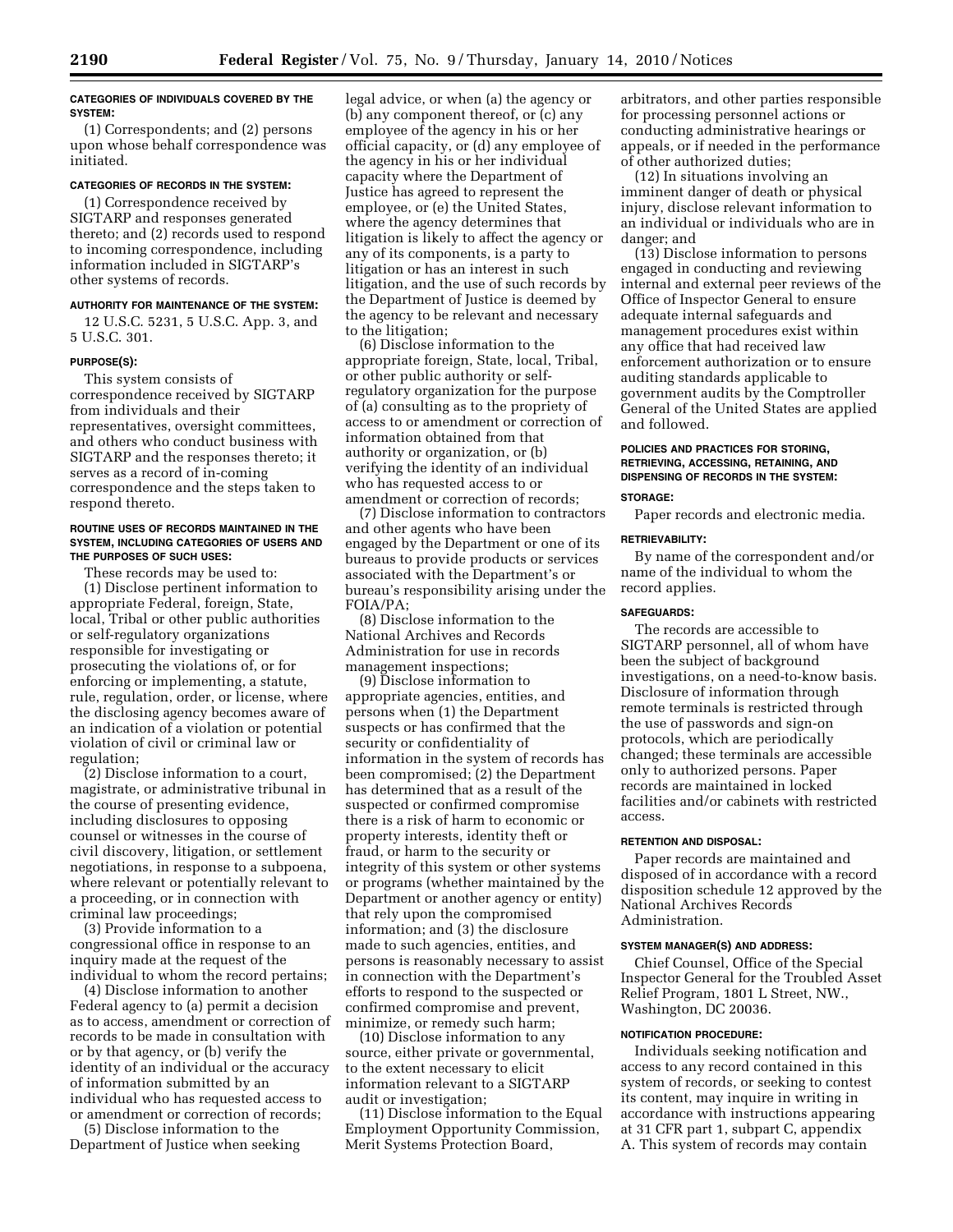records that are exempt from the notification, access, and contesting records requirements pursuant to the provisions of 5 U.S.C. 552a(j)(2) and  $(k)(2)$ .

# **RECORD ACCESS PROCEDURES:**

Address inquiries to: Director, Disclosure Services, Department of the Treasury, 1500 Pennsylvania Ave., NW., Washington, DC 20220.

# **CONTESTING RECORD PROCEDURES:**

*See* ''Notification Procedures'' above.

## **RECORD SOURCE CATEGORIES:**

Some records contained within this system of records are exempt from the requirement that the record source categories be disclosed pursuant to the provisions of 5 U.S.C. 552a(j)(2) and (k)(2).

#### **EXEMPTIONS CLAIMED FOR THE SYSTEM:**

Some records contained within this system of records are exempt from 5 U.S.C. 552a (c)(3), (c)(4), (d)(1), (d)(2), (d)(3), (d)(4), (e)(1), (e)(2), (e)(3),  $(e)(4)(G), (e)(4)(H), (e)(4)(I), (e)(5), (e)(8),$ (f), and (g) of the Privacy Act pursuant to 5 U.S.C. 552a (j)(2) and (k)(2). See 31 CFR 1.36.

## **Treasury/DO .222**

# **SYSTEM NAME:**

SIGTARP Investigative MIS Database.

#### **SYSTEM LOCATION:**

Office of the Special Inspector General for the Troubled Asset Relief Program, 1801 L Street, NW., Washington, DC 20036.

## **CATEGORIES OF INDIVIDUALS COVERED BY THE SYSTEM:**

Subjects or potential subjects of investigative activities; witnesses involved in investigative activities.

#### **CATEGORIES OF RECORDS IN THE SYSTEM:**

(1) Reports of investigations, which may include, but are not limited to, witness statements, affidavits, transcripts, police reports, photographs, documentation concerning requests and approval for consensual telephone and consensual non-telephone monitoring, the subject's prior criminal record, vehicle maintenance records, medical records, accident reports, insurance policies, police reports, and other exhibits and documents collected during an investigation; (2) status and disposition information concerning a complaint or investigation including prosecutive action and/or administrative action; (3) complaints or requests to investigate; (4) subpoenas and evidence obtained in response to a subpoena; (5) evidence logs; (6) pen

registers; (7) correspondence; (8) records of seized money and/or property; (9) reports of laboratory examination, photographs, and evidentiary reports; (10) digital image files of physical evidence; (11) Documents generated for purposes of SIGTARP's undercover activities; (12) documents pertaining to the identity of confidential informants; and, (13) other documents collected and/or generated by the Office of Investigations during the course of official duties.

# **AUTHORITY FOR MAINTENANCE OF THE SYSTEM:**

12 U.S.C. 5231, 5 U.S.C. App. 3, and 5 U.S.C. 301.

## **PURPOSE(S):**

The purpose of this system of records is to maintain information relevant to complaints received by SIGTARP and collected as part of investigations conducted by SIGTARP's Office of Investigations.

#### **ROUTINE USES OF RECORDS MAINTAINED IN THE SYSTEM, INCLUDING CATEGORIES OF USERS AND THE PURPOSES OF SUCH USES:**

These records may be used to: (1) Disclose pertinent information to appropriate Federal, foreign, State, local, Tribal or other public authorities or self-regulatory organizations responsible for investigating or prosecuting the violations of, or for enforcing or implementing, a statute, rule, regulation, order, or license, where the disclosing agency becomes aware of an indication of a potential violation of civil or criminal law or regulation;

(2) Disclose information to a court, magistrate, or administrative tribunal in the course of presenting evidence, including disclosures to opposing counsel or witnesses in the course of civil discovery, litigation, or settlement negotiations, in response to a subpoena, where relevant or potentially relevant to a proceeding, or in connection with criminal law proceedings;

(3) Provide information to a congressional office in response to an inquiry made at the request of the individual to whom the record pertains;

(4) Disclose information to another Federal agency to (a) permit a decision as to access, amendment or correction of records to be made in consultation with or by that agency, or (b) verify the identity of an individual or the accuracy of information submitted by an individual who has requested access to or amendment or correction of records;

(5) Disclose information to the Department of Justice when seeking legal advice, or when (a) the agency or (b) any component thereof, or (c) any employee of the agency in his or her

official capacity, or (d) any employee of the agency in his or her individual capacity where the Department of Justice has agreed to represent the employee, or (e) the United States, where the agency determines that litigation is likely to affect the agency or any of its components, is a party to litigation or has an interest in such litigation, and the use of such records by the Department of Justice is deemed by the agency to be relevant and necessary to the litigation;

(6) Disclose information to the appropriate foreign, State, local, Tribal, or other public authority or selfregulatory organization for the purpose of (a) consulting as to the propriety of access to or amendment or correction of information obtained from that authority or organization, or (b) verifying the identity of an individual who has requested access to or amendment or correction of records;

(7) Disclose information to contractors and other agents who have been engaged by the Department or one of its bureaus to provide products or services associated with the Department's or bureau's responsibility arising under the FOIA/PA;

(8) Disclose information to the National Archives and Records Administration for use in records management inspections;

(9) Disclose information to appropriate agencies, entities, and persons when (1) the Department suspects or has confirmed that the security or confidentiality of information in the system of records has been compromised; (2) the Department has determined that as a result of the suspected or confirmed compromise there is a risk of harm to economic or property interests, identity theft or fraud, or harm to the security or integrity of this system or other systems or programs (whether maintained by the Department or another agency or entity) that rely upon the compromised information; and (3) the disclosure made to such agencies, entities, and persons is reasonably necessary to assist in connection with the Department's efforts to respond to the suspected or confirmed compromise and prevent, minimize, or remedy such harm;

(10) Disclose information to any source, either private or governmental, to the extent necessary to elicit information relevant to a SIGTARP audit or investigation;

(11) Disclose information to the Equal Employment Opportunity Commission, Merit Systems Protection Board, arbitrators, and other parties responsible for processing personnel actions or conducting administrative hearings or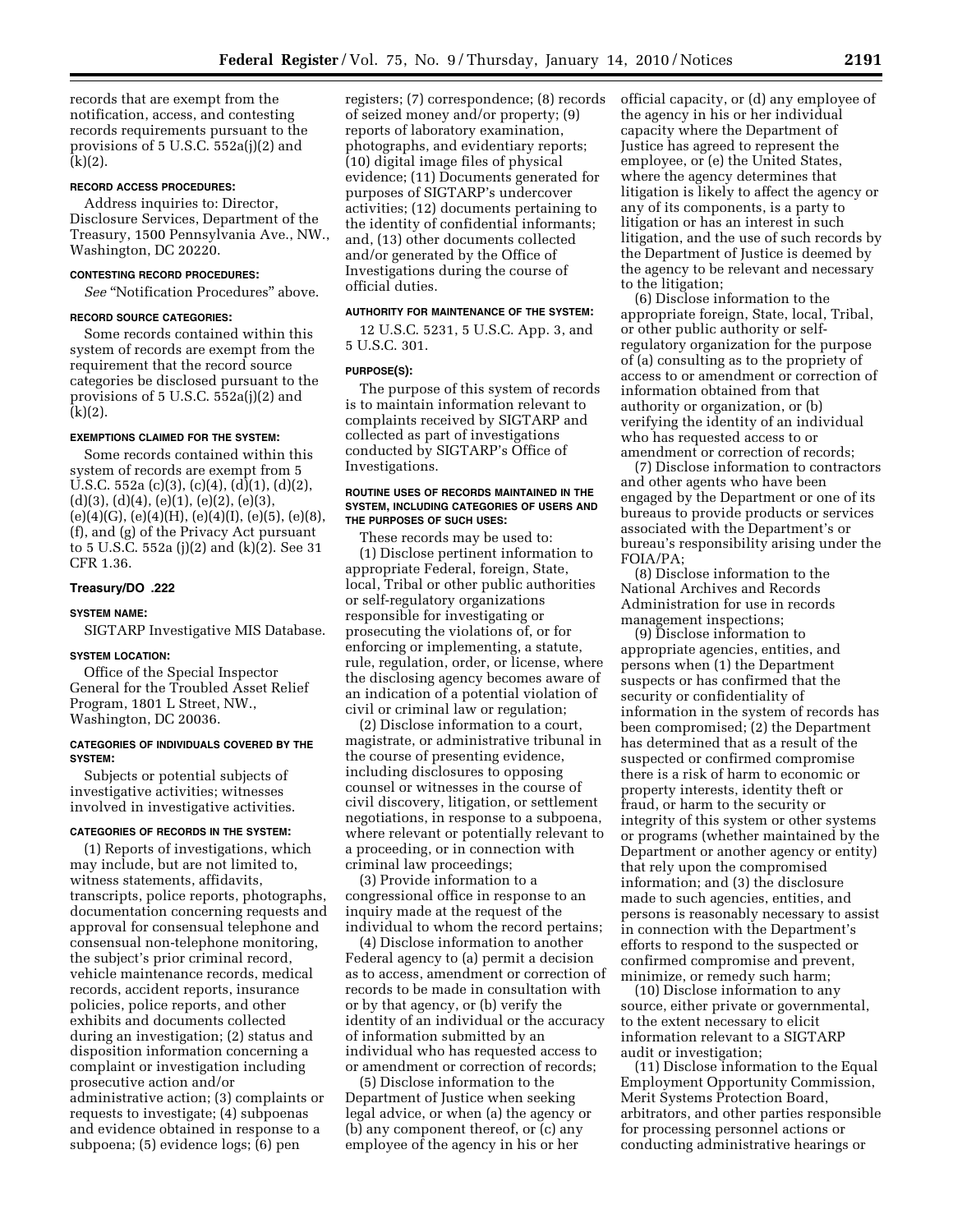appeals, or if needed in the performance of other authorized duties;

(12) In situations involving an imminent danger of death or physical injury, disclose relevant information to an individual or individuals who are in danger; and

(13) Disclose information to persons engaged in conducting and reviewing internal and external peer reviews of the Office of Inspector General to ensure adequate internal safeguards and management procedures exist within any office that had received law enforcement authorization or to ensure auditing standards applicable to Government audits by the Comptroller General of the United States are applied and followed.

# **POLICIES AND PRACTICES FOR STORING, RETRIEVING, ACCESSING, RETAINING, AND DISPENSING OF RECORDS IN THE SYSTEM:**

#### **STORAGE:**

Paper records and electronic media.

#### **RETRIEVABILITY:**

By name, Social Security Number, and/or case number.

#### **SAFEGUARDS:**

The records are accessible to SIGTARP personnel, all of whom have been the subject of background investigations, on a need-to-know basis. Disclosure of information through remote terminals is restricted through the use of passwords and sign-on protocols, which are periodically changed; these terminals are accessible only to authorized persons. Paper records are maintained in locked facilities and/or cabinets with restricted access.

## **RETENTION AND DISPOSAL:**

These records are currently not eligible for disposal. SIGTARP is in the process of requesting approval from the National Archives and Records Administration of records disposition schedules concerning all records in this system of records.

## **SYSTEM MANAGER(S) AND ADDRESS:**

Chief Counsel, Office of the Special Inspector General for the Troubled Asset Relief Program, 1801 L Street, NW., Washington, DC 20036.

## **NOTIFICATION PROCEDURE:**

Individuals seeking notification and access to any record contained in this system of records, or seeking to contest its content, may inquire in writing in accordance with instructions appearing at 31 CFR part 1, subpart C, appendix A. Written inquiries should be addressed to the Chief Counsel, Office of the Special Inspector General for the

Troubled Asset Relief Program, 1801 L Street, NW., Washington, DC 20036. This system of records may contain records that are exempt from the notification, access, and contesting records requirements pursuant to the provisions of 5 U.S.C. 552a(j)(2) and  $(k)(2)$ .

#### **RECORD ACCESS PROCEDURES:**

Address inquiries to: Director, Disclosure Services, Department of the Treasury, 1500 Pennsylvania Ave., NW., Washington, DC 20220.

## **CONTESTING RECORD PROCEDURES:**

*See* ''Notification Procedures'' above.

## **RECORD SOURCE CATEGORIES:**

Some records contained within this system of records are exempt from the requirement that the record source categories be disclosed pursuant to the provisions of 5 U.S.C. 552a(j)(2) and  $(k)(2)$ .

#### **EXEMPTIONS CLAIMED FOR THE SYSTEM:**

Some records contained within this system of records are exempt from 5 U.S.C. 552a (c)(3), (c)(4), (d)(1), (d)(2),  $(d)(3), (d)(4), (e)(1), (e)(2), (e)(3),$  $(e)(4)(G), (e)(4)(H), (e)(4)(I), (e)(5), (e)(8),$ (f), and (g) of the Privacy Act pursuant to 5 U.S.C. 552a (j)(2) and (k)(2).

## **Treasury/DO .223**

#### **SYSTEM NAME:**

SIGTARP Investigative Files Database.

#### **SYSTEM LOCATION:**

Office of the Special Inspector General for the Troubled Asset Relief Program, 1801 L Street, NW., Washington, DC 20036.

## **CATEGORIES OF INDIVIDUALS COVERED BY THE SYSTEM:**

Subjects or potential subjects of investigative activities; witnesses involved in investigative activities.

# **CATEGORIES OF RECORDS IN THE SYSTEM:**

(1) Reports of investigations, which may include, but are not limited to, witness statements, affidavits, transcripts, police reports, photographs, documentation concerning requests and approval for consensual telephone and consensual non-telephone monitoring, the subject's prior criminal record, vehicle maintenance records, medical records, accident reports, insurance policies, police reports, and other exhibits and documents collected during an investigation; (2) status and disposition information concerning a complaint or investigation including prosecutive action and/or administrative action; (3) complaints or requests to investigate; (4) subpoenas

and evidence obtained in response to a subpoena; (5) evidence logs; (6) pen registers; (7) correspondence; (8) records of seized money and/or property; (9) reports of laboratory examination, photographs, and evidentiary reports; (10) digital image files of physical evidence; (11) Documents generated for purposes of SIGTARP's undercover activities; (12) documents pertaining to the identity of confidential informants; and, (13) other documents collected and/or generated by the Office of Investigations during the course of official duties.

#### **AUTHORITY FOR MAINTENANCE OF THE SYSTEM:**

12 U.S.C. 5231, 5 U.S.C. App. 3, and 5 U.S.C. 301.

## **PURPOSE(S):**

The purpose of this system of records is to maintain information relevant to complaints received by SIGTARP and collected as part of investigations conducted by SIGTARP's Office of Investigations.

## **ROUTINE USES OF RECORDS MAINTAINED IN THE SYSTEM, INCLUDING CATEGORIES OF USERS AND THE PURPOSES OF SUCH USES:**

These records may be used to: (1) Disclose pertinent information to appropriate Federal, foreign, State, local, Tribal or other public authorities or self-regulatory organizations responsible for investigating or prosecuting the violations of, or for enforcing or implementing, a statute, rule, regulation, order, or license, where the disclosing agency becomes aware of an indication of a potential violation of civil or criminal law or regulation;

(2) Disclose information to a court, magistrate, or administrative tribunal in the course of presenting evidence, including disclosures to opposing counsel or witnesses in the course of civil discovery, litigation, or settlement negotiations, in response to a subpoena, where relevant or potentially relevant to a proceeding, or in connection with criminal law proceedings;

(3) Provide information to a congressional office in response to an inquiry made at the request of the individual to whom the record pertains;

(4) Disclose information to another Federal agency to (a) permit a decision as to access, amendment or correction of records to be made in consultation with or by that agency, or (b) verify the identity of an individual or the accuracy of information submitted by an individual who has requested access to or amendment or correction of records;

(5) Disclose information to the Department of Justice when seeking legal advice, or when (a) the agency or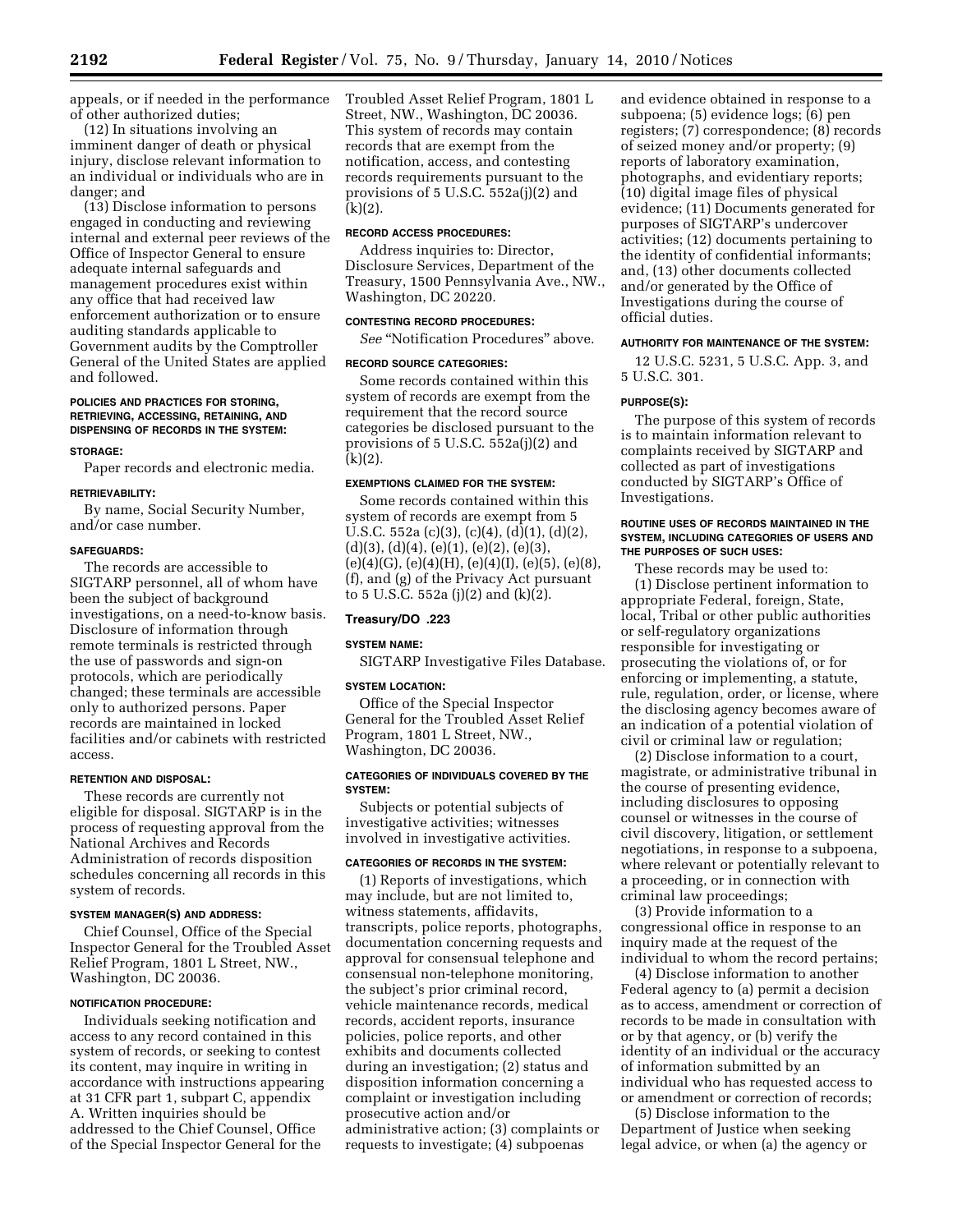(b) any component thereof, or (c) any employee of the agency in his or her official capacity, or (d) any employee of the agency in his or her individual capacity where the Department of Justice has agreed to represent the employee, or (e) the United States, where the agency determines that litigation is likely to affect the agency or any of its components, is a party to litigation or has an interest in such litigation, and the use of such records by the Department of Justice is deemed by the agency to be relevant and necessary to the litigation;

(6) Disclose information to the appropriate foreign, State, local, Tribal, or other public authority or selfregulatory organization for the purpose of (a) consulting as to the propriety of access to or amendment or correction of information obtained from that authority or organization, or (b) verifying the identity of an individual who has requested access to or amendment or correction of records;

(7) Disclose information to contractors and other agents who have been engaged by the Department or one of its bureaus to provide products or services associated with the Department's or bureau's responsibility arising under the FOIA/PA;

(8) Disclose information to the National Archives and Records Administration for use in records management inspections;

(9) Disclose information to appropriate agencies, entities, and persons when (1) the Department suspects or has confirmed that the security or confidentiality of information in the system of records has been compromised; (2) the Department has determined that as a result of the suspected or confirmed compromise there is a risk of harm to economic or property interests, identity theft or fraud, or harm to the security or integrity of this system or other systems or programs (whether maintained by the Department or another agency or entity) that rely upon the compromised information; and (3) the disclosure made to such agencies, entities, and persons is reasonably necessary to assist in connection with the Department's efforts to respond to the suspected or confirmed compromise and prevent, minimize, or remedy such harm;

(10) Disclose information to any source, either private or governmental, to the extent necessary to elicit information relevant to a SIGTARP audit or investigation;

(11) Disclose information to the Equal Employment Opportunity Commission, Merit Systems Protection Board, arbitrators, and other parties responsible

for processing personnel actions or conducting administrative hearings or appeals, or if needed in the performance of other authorized duties;

(12) In situations involving an imminent danger of death or physical injury, disclose relevant information to an individual or individuals who are in danger; and

(13) Disclose information to persons engaged in conducting and reviewing internal and external peer reviews of the Office of Inspector General to ensure adequate internal safeguards and management procedures exist within any office that had received law enforcement authorization or to ensure auditing standards applicable to Government audits by the Comptroller General of the United States are applied and followed.

# **POLICIES AND PRACTICES FOR STORING, RETRIEVING, ACCESSING, RETAINING, AND DISPENSING OF RECORDS IN THE SYSTEM:**

#### **STORAGE:**

Paper records and electronic media.

## **RETRIEVABILITY:**

By name, Social Security Number, and/or case number.

# **SAFEGUARDS:**

The records are accessible to SIGTARP personnel, all of whom have been the subject of background investigations, on a need-to-know basis. Disclosure of information through remote terminals is restricted through the use of passwords and sign-on protocols, which are periodically changed; these terminals are accessible only to authorized persons. Paper records are maintained in locked facilities and/or cabinets with restricted access

# **RETENTION AND DISPOSAL:**

These records are currently not eligible for disposal. SIGTARP is in the process of requesting approval from the National Archives and Records Administration of records disposition schedules concerning all records in this system of records.

## **SYSTEM MANAGER(S) AND ADDRESS:**

Chief Counsel, Office of the Special Inspector General for the Troubled Asset Relief Program, 1801 L Street, NW., Washington, DC 20036.

# **NOTIFICATION PROCEDURE:**

Individuals seeking notification and access to any record contained in this system of records, or seeking to contest its content, may inquire in writing in accordance with instructions appearing at 31 CFR part 1, subpart C, appendix A. This system of records may contain

records that are exempt from the notification, access, and contesting records requirements pursuant to the provisions of 5 U.S.C. 552a(j)(2) and  $(k)(2).$ 

# **RECORD ACCESS PROCEDURES:**

Address inquiries to: Director, Disclosure Services, Department of the Treasury, 1500 Pennsylvania Ave., NW., Washington, DC 20220.

#### **CONTESTING RECORD PROCEDURES:**

See "Notification Procedures" above.

## **RECORD SOURCE CATEGORIES:**

Some records contained within this system of records are exempt from the requirement that the record source categories be disclosed pursuant to the provisions of 5 U.S.C. 552a(j)(2) and (k)(2).

# **EXEMPTIONS CLAIMED FOR THE SYSTEM:**

Some records contained within this system of records are exempt from 5 U.S.C. 552a (c)(3), (c)(4), (d)(1), (d)(2),  $(d)(3), (d)(4), (e)(1), (e)(2), (e)(3),$  $(e)(4)(G), (e)(4)(H), (e)(4)(I), (e)(5), (e)(8),$ (f), and (g) of the Privacy Act pursuant to 5 U.S.C. 552a (j)(2) and (k)(2).

# **Treasury/DO .224**

# **SYSTEM NAME:**

SIGTARP Audit Files Database.

#### **SYSTEM LOCATION:**

Office of the Special Inspector General for the Troubled Asset Relief Program, 1801 L Street, NW., Washington, DC 20036.

# **CATEGORIES OF INDIVIDUALS COVERED BY THE SYSTEM:**

Auditors, certain administrative support staff, contractors of SIGTARP, and certain subjects and/or witnesses referenced in SIGTARP's audit activities.

#### **CATEGORIES OF RECORDS IN THE SYSTEM:**

(1) Audit reports; and (2) working papers, which may include copies of correspondence, evidence, subpoenas, other documents collected and/or generated by the Office of Audit during the course of official duties.

# **AUTHORITY FOR MAINTENANCE OF THE SYSTEM:**

12 U.S.C. 5231, 5 U.S.C. App. 3, and 5 U.S.C. 301.

## **PURPOSES:**

This system is maintained in order to act as a management information system for SIGTARP audit projects and personnel and to assist in the accurate and timely conduct of audits.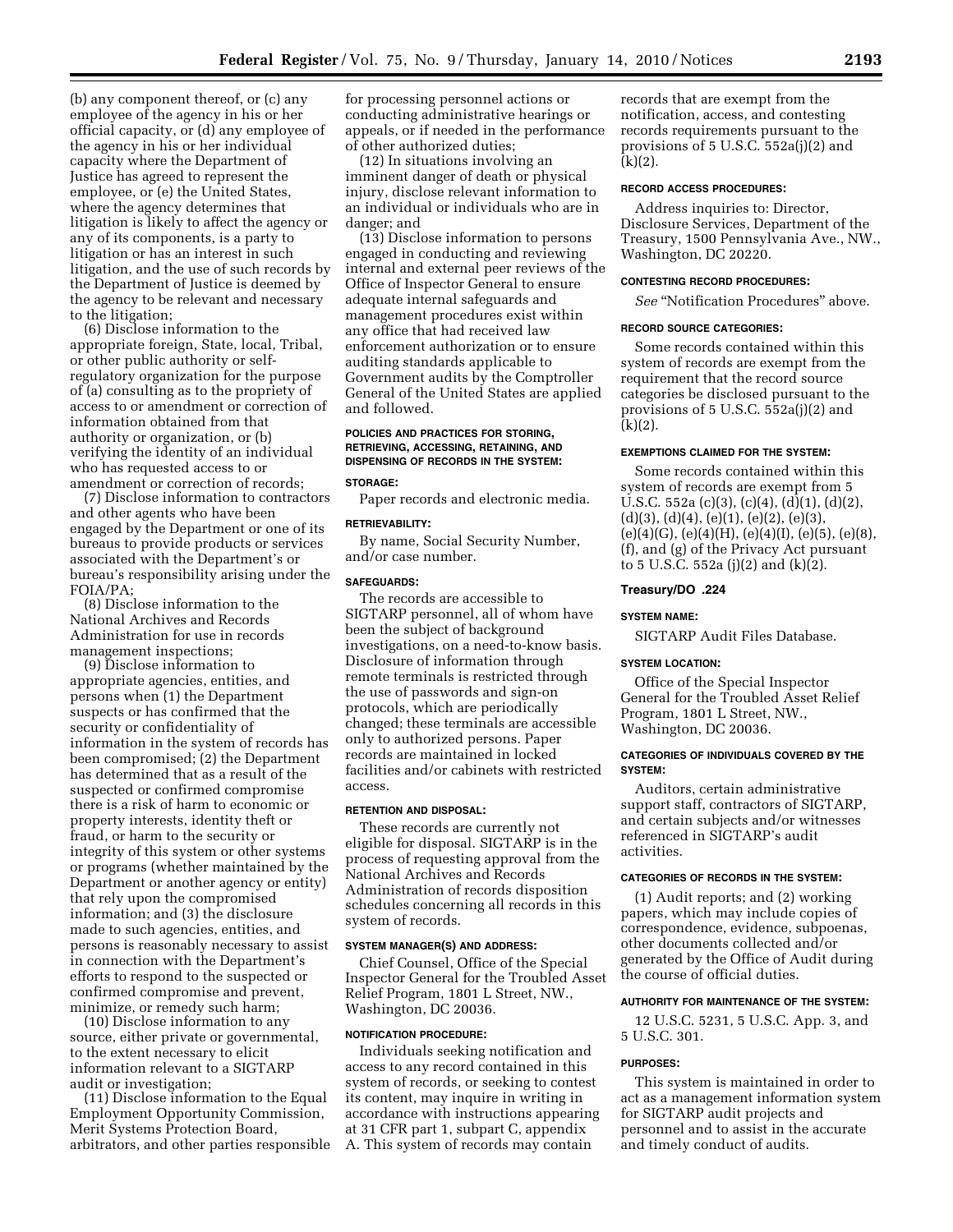## **ROUTINE USES OF RECORDS MAINTAINED IN THE SYSTEM, INCLUDING CATEGORIES OF USERS AND THE PURPOSES OF SUCH USES:**

These records may be used to: (1) Disclose pertinent information to appropriate Federal, foreign, State, local, Tribal or other public authorities or self-regulatory organizations responsible for investigating or prosecuting the violations of, or for enforcing or implementing, a statute, rule, regulation, order, or license, where the disclosing agency becomes aware of an indication of a potential violation of civil or criminal law or regulation;

(2) Disclose information to a court, magistrate, or administrative tribunal in the course of presenting evidence, including disclosures to opposing counsel or witnesses in the course of civil discovery, litigation, or settlement negotiations, in response to a subpoena where relevant or potentially relevant to a proceeding, or in connection with criminal law proceedings;

(3) Provide information to a congressional office in response to an inquiry made at the request of the individual to whom the record pertains;

(4) Disclose information to another Federal agency to (a) permit a decision as to access, amendment or correction of records to be made in consultation with or by that agency, or (b) verify the identity of an individual or the accuracy of information submitted by an individual who has requested access to or amendment or correction of records;

(5) Disclose information to the Department of Justice when seeking legal advice, or when (a) the agency or (b) any component thereof, or (c) any employee of the agency in his or her official capacity, or (d) any employee of the agency in his or her individual capacity where the Department of Justice has agreed to represent the employee, or (e) the United States, where the agency determines that litigation is likely to affect the agency or any of its components, is a party to litigation or has an interest in such litigation, and the use of such records by the Department of Justice is deemed by the agency to be relevant and necessary to the litigation;

(6) Disclose information to the appropriate foreign, State, local, Tribal, or other public authority or selfregulatory organization for the purpose of (a) consulting as to the propriety of access to or amendment or correction of information obtained from that authority or organization, or (b) verifying the identity of an individual who has requested access to or amendment or correction of records;

(7) Disclose information to contractors and other agents who have been

engaged by the Department or one of its bureaus to provide products or services associated with the Department's or bureau's responsibility arising under the FOIA/PA;

(8) Disclose information to the National Archives and Records Administration for use in records management inspections;

(9) Disclose information to appropriate agencies, entities, and persons when (1) the Department suspects or has confirmed that the security or confidentiality of information in the system of records has been compromised; (2) the Department has determined that as a result of the suspected or confirmed compromise there is a risk of harm to economic or property interests, identity theft or fraud, or harm to the security or integrity of this system or other systems or programs (whether maintained by the Department or another agency or entity) that rely upon the compromised information; and (3) the disclosure made to such agencies, entities, and persons is reasonably necessary to assist in connection with the Department's efforts to respond to the suspected or confirmed compromise and prevent, minimize, or remedy such harm;

(10) Disclose information to any source, either private or governmental, to the extent necessary to elicit information relevant to a SIGTARP audit or investigation;

(11) Disclose information to the Equal Employment Opportunity Commission, Merit Systems Protection Board, arbitrators, and other parties responsible for processing personnel actions or conducting administrative hearings or appeals, or if needed in the performance of other authorized duties;

(12) In situations involving an imminent danger of death or physical injury, disclose relevant information to an individual or individuals who are in danger; and

(13) Disclose information to persons engaged in conducting and reviewing internal and external peer reviews of the Office of Inspector General to ensure adequate internal safeguards and management procedures exist within any office that had received law enforcement authorization or to ensure auditing standards applicable to Government audits by the Comptroller General of the United States are applied and followed.

# **POLICIES AND PRACTICES FOR STORING, RETRIEVING, ACCESSING, RETAINING, AND DISPENSING OF RECORDS IN THE SYSTEM:**

# **STORAGE:**

Paper records and electronic media.

## **RETRIEVABILITY:**

By name of the auditor, support staff, contractors, or subject of the audit.

## **SAFEGUARDS:**

The records are accessible to SIGTARP personnel, all of whom have been the subject of background investigations, on a need-to-know basis. Disclosure of information through remote terminals is restricted through the use of passwords and sign-on protocols, which are periodically changed; these terminals are accessible only to authorized persons. Paper records are maintained in locked facilities and/or cabinets with restricted access.

## **RETENTION AND DISPOSAL:**

These records are currently not eligible for disposal. SIGTARP is in the process of requesting approval from the National Archives and Records Administration of records disposition schedules concerning all records in this system of records.

## **SYSTEM MANAGER(S) AND ADDRESS:**

Chief Counsel, Office of the Special Inspector General for the Troubled Asset Relief Program, 1801 L Street, NW., Washington, DC 20036.

## **NOTIFICATION PROCEDURE:**

Individuals seeking notification and access to any record contained in this system of records, or seeking to contest its content, may inquire in writing in accordance with instructions appearing at 31 CFR part 1, subpart C, appendix A. This system of records may contain records that are exempt from the notification, access, and contesting records requirements pursuant to the provisions of 5 U.S.C. 552a(j)(2) and (k)(2).

#### **RECORD ACCESS PROCEDURES:**

Address inquiries to: Director, Disclosure Services, Department of the Treasury, 1500 Pennsylvania Ave., NW., Washington, DC 20220.

# **CONTESTING RECORD PROCEDURES:**

See "Notification Procedures" above.

#### **RECORD SOURCE CATEGORIES:**

Some records contained within this system of records are exempt from the requirement that the record source categories be disclosed pursuant to the provisions of 5 U.S.C. 552a(j)(2) and (k)(2).

# **EXEMPTIONS CLAIMED FOR THE SYSTEM:**

Some records contained within this system of records are exempt from 5 U.S.C. 552a (c)(3), (c)(4), (d)(1), (d)(2),  $(d)(3), (d)(4), (e)(1), (e)(2), (e)(3),$